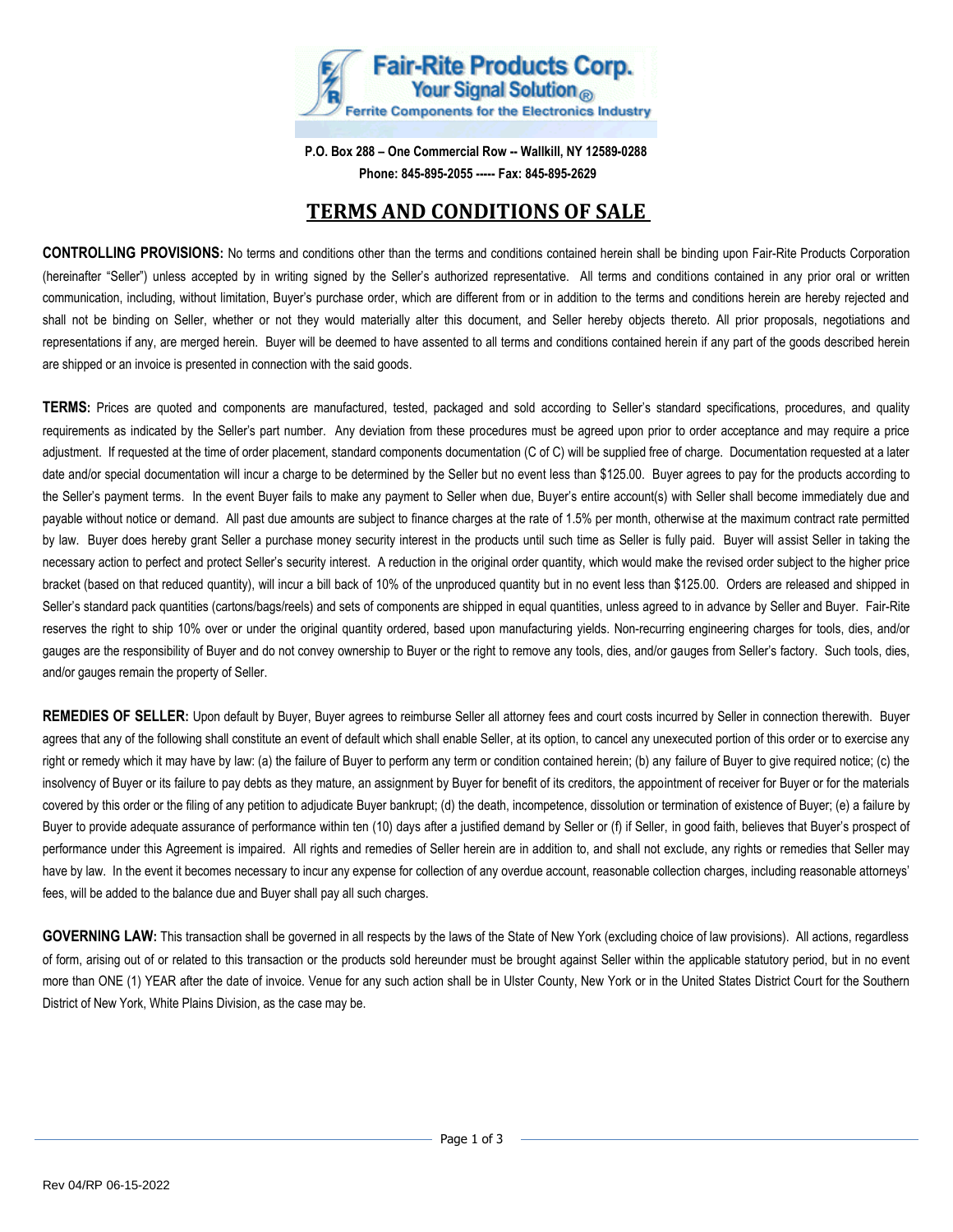**DELIVERY:** Seller will make a good faith effort to complete delivery of the products as indicated by Seller in writing, but Seller assumes no responsibility or liability and will accept no back charge for loss or damage due to delay or inability to deliver, whether or not such loss or damage was made known to Seller, including, but not limited to, liability for Seller's non-performance caused by acts of God, war, labor difficulties, accidents, inability to obtain materials, delays of carriers, contractors or suppliers or any other causes of any kind whatever beyond the control of Seller. Under no circumstances shall Seller be liable for any special, consequential, incidental, indirect or liquidated damages, losses, or expense (whether or not based on negligence) arising directly or indirectly from delays or failure to give notice of delay.

**WARRANTY:** Seller makes no expressed or implied warranties. Seller hereby disclaims all expressed or implied warranties, whether implied by operation of law or otherwise, including, without limitation, all implied warranties of merchantability and fitness for a particular purpose. Under no circumstances, and in no event, will Seller be liable for personal injury or property damage of any other loss, damage, cost of repairs or incidental, punitive, special, consequential, or liquidated damages of any kind, whether based upon warranty, contract, strict liability, negligence, or any other cause of action arising in connection with the design, manufacture, sales, transportation, installation, use or repair of the products sold by Seller. Buyer hereby acknowledges and agrees that under no circumstances and in no event, shall Seller's liability, if any, exceed the net sales price of the defective product(s); no additional allowance shall be made for the labor of expense of repairing or replacing defective products or workmanship or damage resulting from the same. Except as expressly set forth in this paragraph, all products and/or services provided by Seller and its employees and agents are provided "as is," "where is" and "with all faults."

**RECOMMENDATIONS BY SELLER:** Buyer acknowledges that Seller does not make and specifically negates, renounces and disclaims any representations, warranties and/or quaranties of any kind or character, expressed or implied, with respect to (i) the products sold, their use, design, application or operation, their merchantability, their physical condition or their fitness for a particular purpose, (ii) the maintenance or other expenses to be incurred in connection with the products, (iii) the engineering, design, fabrication work or any other work or service (whether gratuitous or for payment) supplied by Seller and/or its agents, suppliers or employees or (iv) the accuracy or reliability of any information, designs or documents furnished to Buyer. Seller neither assumes, nor authorizes any person to assume for it, any other obligation in connection with the sale of its products. Any recommendations made by Seller concerning the use, design, application or operation of the products shall not be construed as representations or warranties, expressed or implied. Failure by Seller to make recommendation or give advice to Buyer shall not impose any liability upon Seller.

**INDEMNIFICATION:** The Buyer shall at its own expense apply for and obtain any permits and inspections required for the installation and/or use of the products. Seller makes no promise or representation that the products will conform to any federal, state or local law, ordinances, regulations, codes or standards, except as particularly specified and agreed upon in writing by an unauthorized representative of Seller. Seller shall not be responsible for any losses or damages sustained by the Buyer or any other person as a result of improper installation or misapplication of the products. Buyer shall defend, indemnify and hold harmless Seller and its agents and employees against any loss, damage, claim, suit, liability, judgment or expense (including, without limitation, attorney's fees) arising out of or in connection with any injury, disease or death of persons (including, without limitation, Buyer's employees and agents) or damage to or loss of any property or the environment, or violation of any applicable laws or regulations resulting from or in connection with the sale, transportation, installation, use or repair of the products by Buyers or the information, designs, services or other work supplied to Buyer, whether caused by the concurrent and/or contributory negligence of Buyer, Seller, or any of their agents, employees or suppliers. The obligations, indemnities and covenants contained in this paragraph shall survive the consummation or termination of this transaction.

**INSPECTION AND ACCEPTANCE:** Claims for damage, shortage or errors in shipping must be reported within thirty (30) days following delivery to Buyer. Buyer shall have thirty (30) days from the date Buyer receives any products to inspect such products for defects and nonconformance which are not due to damage, shortage or errors in shipping and notify Seller, in writing, of any defects, nonconformance or rejection of such products. After such thirty (30) day period, Buyer shall be deemed to have irrevocably accepted the products, if not previously accepted. After such acceptance, Buyer shall have no right to reject the products for any reason or to revoke acceptance. Buyer hereby agrees that such thirty (30) day period is a reasonable amount of time for such inspection and revocation. Buyer shall have no right to order any change or modification to any product previously ordered by Buyer on its representatives or cancel any order without Seller's written consent and payment to Seller of all charges, expenses, commissions and reasonable profits owed to or incurred by Seller. Specially fabricated or ordered items may not be canceled or returned, and no refund will be made. The sole and exclusive remedy for merchandise alleged to be defective in workmanship or material will be the replacement of the product.